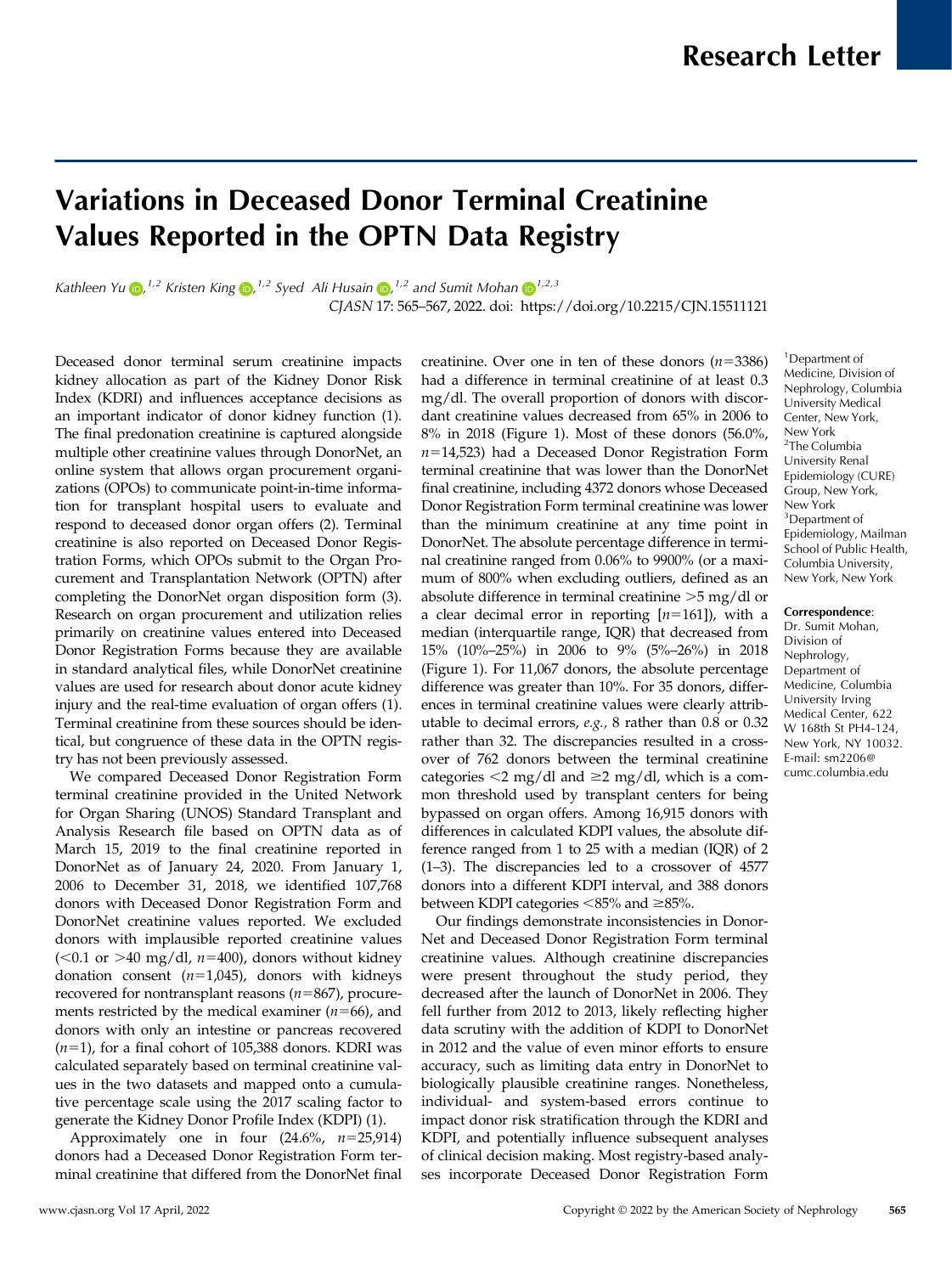

Figure 1. <sup>|</sup> Percent of donors with discordant terminal creatine values and median absolute percent difference in terminal creatinine values. The time series bar chart (primary vertical axis) shows the percentage of donors with discordant terminal creatinine values by donation year (n=105,388). The positive vertical axis represents the percentage of donors whose Deceased Donor Registration Form terminal creatinine was greater than the terminal creatinine in DonorNet (11%,  $n=11,391$ ) (solid gray). The negative vertical axis represents the percentage of donors whose Deceased Donor Registration Form terminal creatinine was less than the terminal creatinine in DonorNet  $(14\%$ ,  $n=14,523)$  (diagonal lines). The overall percentage of donors with discordant terminal creatinine values decreased from 65% in 2006 to 8% in 2018. The line graph (secondary vertical axis) shows the median absolute percentage difference in terminal creatinine by donation year for donors with discrepant terminal creatinine values  $(n=25,915)$ . The error bars represent the interquartile range (IQR). The median (IQR) absolute percentage difference in terminal creatinine decreased from 15% (10%–25%) in 2006 to 9% (5%–26%) in 2018. DDR, Deceased Donor Registration; tCr, terminal creatinine.

data provided in UNOS Standard Transplant and Analysis Research files (1). However, DonorNet data are useful when assessing how kidneys are allocated and used because they reflect information available to OPOs and transplant centers at the time of decision making. The OPTN registry supports extensive transplantation research efforts, including large-scale prospective studies (4). Studies attempting to understand the impact of donor AKI on post-transplant outcomes or decision processes at the time of organ offer, and policies based on this research, are most likely to be adversely impacted. Given the extent of discrepancies in data crucial to organ allocation, these results might also raise concerns about the accuracy of other data reported to the OPTN and the potential for regional variations in reporting accuracy. Our findings underscore the urgent need for meaningful quality improvement efforts, such as investment in data validation technologies, to support the OPTN registry, which is an invaluable resource for the field of transplantation (5).

## **Disclosures**

S.A. Husain reports research funding from Nelson Family Foundation and honoraria from the Renal Research Institute. S. Mohan reports consultancy agreements with Angion Biomedica, research funding from Angion Biomedica, and research funding from National Institutes of Health (National Institute of Diabetes and Digestive and Kidney Diseases, National Institute on Minority Health and Health Disparities, and National Institute of Biomedical Imaging and Bioengineering). S. Mohan also reports serving as Deputy Editor of Kidney International Reports, Vice Chair of the UNOS Data advisory committee, a member of the Scientific Registry of Transplant Recipients Visiting Committee, a member of the American Society of Nephrology Quality committee, and a member of the Angion Pharma scientific advisory board. All remaining authors have nothing to disclose.

#### Funding

None.

#### Acknowledgments

The data reported here have been supplied by the United Network for Organ Sharing as the contractor for the Organ Procurement and Transplantation Network. The interpretation and reporting of these data are the responsibility of the author(s) and in no way should be seen as an official policy of or an interpretation by the OPTN or the US Government.

## Author Contributions

S. Husain, K. King, S. Mohan, and K. Yu conceptualized the study, were responsible for formal analysis and methodology, and reviewed and edited the manuscript; S. Husain, S. Mohan, and K. Yu were responsible for investigation; S. Husain and S. Mohan provided supervision; K. King and K. Yu were responsible for data curation; and S. Mohan and K. Yu wrote the original draft.